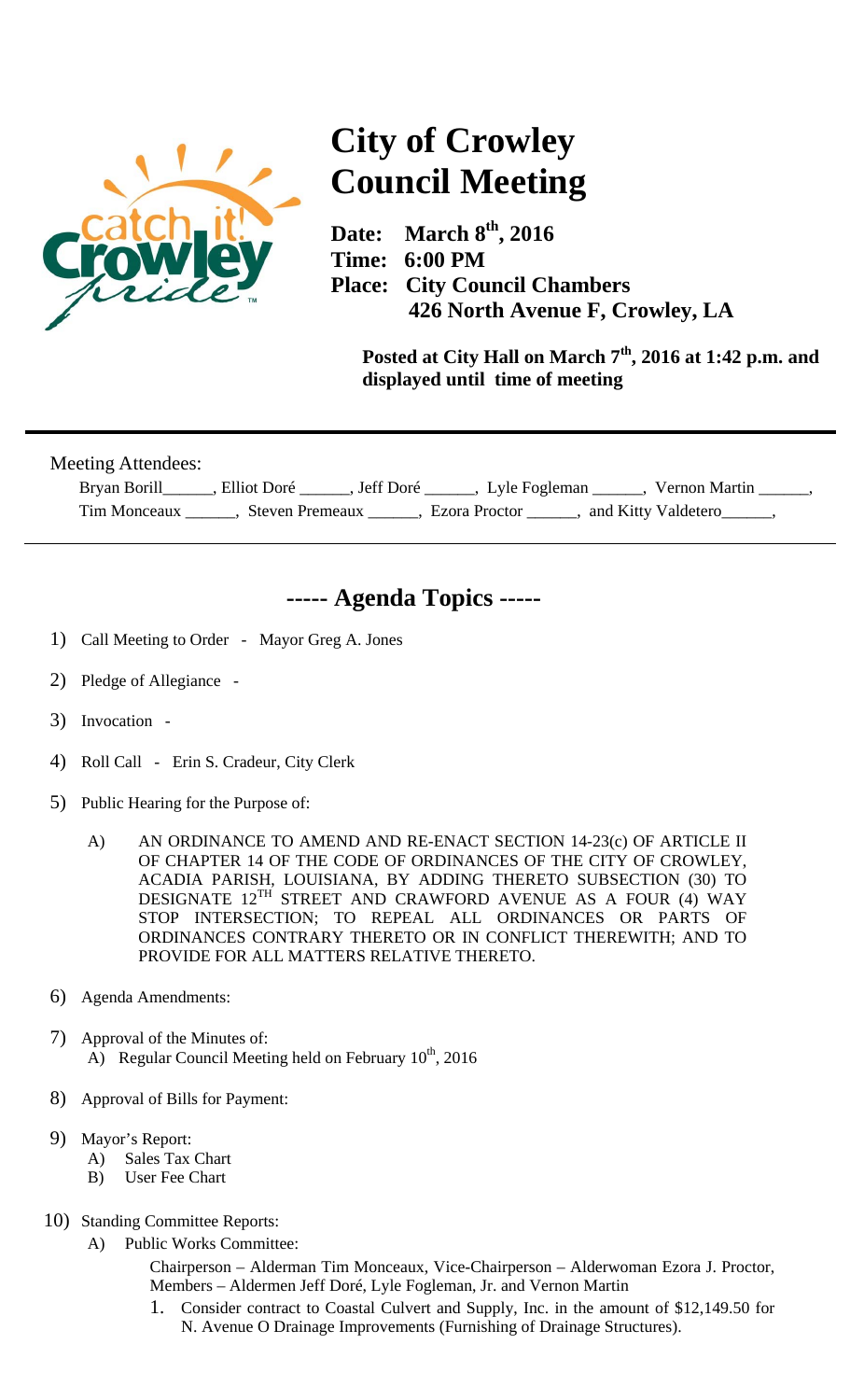B) Utility Committee:

Chairperson – Alderman Vernon Martin, Vice-Chairperson – Alderwoman Kitty Valdetero, Members – Aldermen J. Elliot Doré, Jeff Doré, and Lyle Fogleman, Jr.

- 1. No Action Items
- C) Public Safety Committee:

Chairperson – Alderman Lyle Fogleman, Jr., Vice-Chairperson – Alderman Bryan Borill, Members – Aldermen Vernon Martin, Tim Monceaux and Steven Premeaux

- 1. New 2016 Class A Retail Outlet Beer Permit and a New 2016 Class A Retail Outlet Liquor Permit for Ismet Hoxha dba Govani's Italian Grille, Inc. located at 200 Fairway Drive, Suite D contingent upon Chief Gibson approval.
- 2. New 2016 Class A Retail Outlet Beer Permit and a new 2016 Class A Retail Outlet Liquor Permit for Carol Augustus, Shawn Augustus & Damian Joseph dba A & J Convenient Store located at 803 West Hutchinson Avenue contingent upon Chief Gibson approval.
- 3. New 2016 Class A Retail Outlet Beer Permit and a new 2016 Class A Retail Outlet Liquor Permit for Xiaobing chen dba Chen's Tokyo JaPan, LLC. located at 1823 North Parkerson Avenue, Suite D contingent upon Chief Gibson approval.
- 4. Renewal of a 2016 Class B Retail Package Beer Permit and the renewal of a 2016 Class B Retail Package Liquor Permit for John E. Reihart dba Corner Store #378 located at 1704 North Parkerson.
- D) Zoning & Annexation Committee:

Chairperson – Alderwoman Kitty Valdetero, Vice-Chairperson – Alderman Vernon Martin, Members – Aldermen Bryan Borill, J. Elliot Doré and Steven Premeaux

- 1. Consider the Planning Commission recommendation for a Home Occupancy variance for tax services for Kenneth Poullard described as Lot 16 Blk 86 City of Crowley West located 608 W Hutchinson Avenue.
- E) Public Buildings Committee:

Chairperson – Alderman Bryan Borill, Vice-Chairperson – Alderman Lyle Fogleman, Jr., Members – Aldermen J. Elliot Doré, Tim Monceaux, and Steven Premeaux

- 1. No Action Items
- F) Insurance & Personnel Committee:

Chairperson – Alderwoman Ezora J. Proctor, Vice-Chairperson – Alderman Jeff Doré Members – Aldermen Bryan Borill, Vernon Martin, and Kitty Valdetero 1. No Action Items

H) Community & Economic Development Committee:

Chairperson – Alderman Jeff Doré, Vice-Chairperson – Alderman Tim Monceaux, Members – Aldermen Bryan Borill, Ezora J. Proctor and Kitty Valdetero

- 1. No Action Items
- I) Recreation Committee:

Chairperson – Alderman Steven Premeaux, Vice-Chairperson – Alderman J. Elliot Doré, Members – Aldermen Lyle Fogleman, Jr., Tim Monceaux and Ezora J. Proctor

- 1. No Action Items
- J) Revenue & Finance Committee:

Chairperson – Alderman J. Elliot Doré, Vice-Chairperson – Alderwoman Kitty Valdetero, Members – Aldermen Jeff Doré, Ezora J. Proctor, and Steven Premeaux

- 1. Consider the acceptance of the audit for the fiscal year ended August 31, 2015 as prepared by Kolder, Champagne, Slaver and Company.
- 2. Consider the renewal of Letter of Credit with First National Bank.
- 11) Engineer's Report Tim Mader, City Engineer